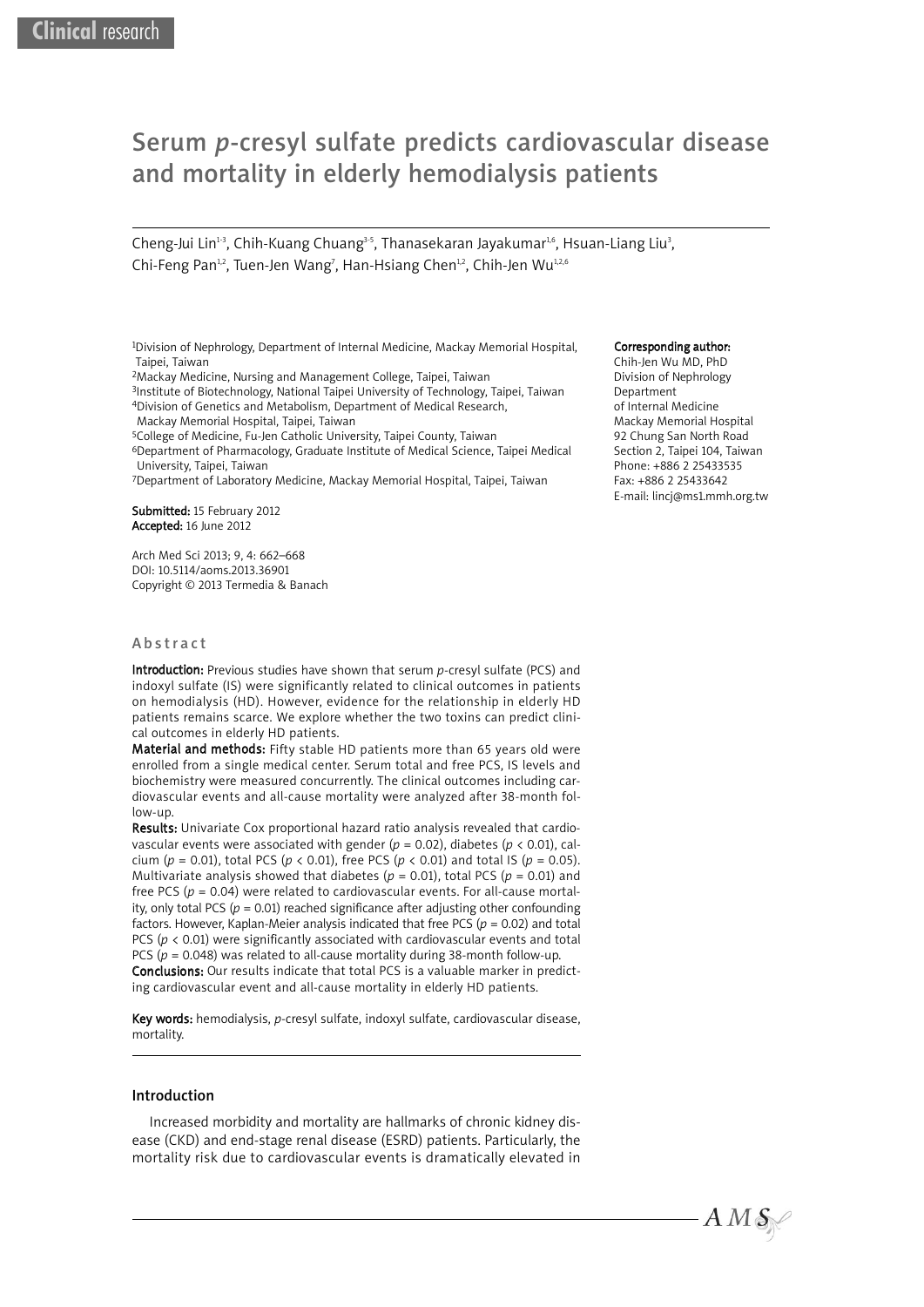patients with CKD [1]. Hemodialysis (HD) patients aged > 65 years have exceptionally high mortality rates. A variety of features that include the presence of cardiac disease, underlying disease, age, race, psychosocial status and nutrition are reported to be the cause of increased mortality in HD. A previous investigation found that age, albumin level, pre-albumin level, body mass index and diabetes were significant predictors of mortality in HD patients who were aged > 75 years even though adequate dialysis treatment was performed [2]. Other important reported factors related to survival include late referral, functional dependence, nonambulatory status, the presence of comorbid conditions and unplanned dialysis [3-5].

*p*-Cresyl sulfate (PCS) and indoxyl sulfate (IS) are prototypic protein-bound uremic toxin molecules. These two retained solutes are not only biomarkers for renal function but are also involved in the progression of diseases [6]. They contribute to various similarities, including their production by gut bacteria [7], strong albumin binding at the Sudlow II site [8], significant renal metabolism, low dialytic clearance [9, 10] and an emerging role in cardiovascular disease and mortality in renal patients [11]. An increasing body of evidence suggests that there is a significant association of serum PCS [12, 13] and IS [14] with vascular disease and mortality in CKD and HD patients. The precise and detailed roles of serum PCS and IS in the prediction of cardiovascular disease and mortality elderly HD patients warrant further investigation.

Therefore, we conducted a prospective cohort study to evaluate the role of serum total/free PCS and IS in CVD and all-cause mortality in elderly HD patients.

## Material and methods

# **Patients**

This study enrolled 50 stable HD patients starting July 2007 from a single medical center. Patients with acute infection, cardiovascular events in the past 3 months, with malignancy, or those younger than 65 years were excluded from this study. All patients had been receiving 4-h maintenance dialysis 3 times a week for 8–100 months using a synthetic dialysis membrane (polysulfone or polyamide). Dialyzers were not reused. Dialysis efficiency was calculated according to the Kidney Disease Outcomes Quality Initiative (KDOQI) guidelines, and single-pool Kt/V of urea nitrogen was calculated [15]. Residual renal function was estimated from an interdialytic urine collection and expressed as weekly renal Kt/V (rKt/V). As a measure of daily protein intake, the normalized protein catabolic rate ( $g/kg \cdot d$ ) was evaluated. The total and free forms of PCS and IS were measured in each group. This study was performed in accordance with the principles of the Declaration of Helsinki and approved by the Ethics Committee of the Mackay Memorial Hospital. Informed consent was obtained from all study patients.

## Laboratory assessment

All blood samples were obtained just before the dialysis procedure, and the following tests were performed: blood urea nitrogen (BUN), creatinine, hemoglobin, hematocrit, calcium, phosphate, bicarbonate, i-PTH, albumin, total IS, free IS, total PCS, and free PCS. Serum levels of high sensitivity C-reactive protein (hsCRP) were measured using a Behring Nephelometer II (Dade Behring, Tokyo, Japan) and albumin levels were determined by the bromocresol green method. Blood samples of patients were taken immediately before the HD session two times a week (second and third session). All serum PCS and IS were measured 2 times a week to obtain an average value. Other biochemistries were measured before the second HD session during the same week.

Serum PCS and IS (i.e., combined free and protein-bound fractions) were analyzed with ultra-performance liquid chromatography (UPLC). Serum samples were prepared and deproteinized by a heat denaturation process. The free concentrations of IS and PCS were measured in serum ultrafiltrates, obtained by using Microcon YM-30 separators (Millipore, Billerica, MA, USA), followed by the same sample preparation and analysis that was performed for serum PCS and IS. UPLC (ACOUITY UPLC®) was performed at room temperature using a BEH phenyl column (2.1 mm × 100 mm) and a photodiode array (PDA) detector at 280 nm. The buffers used were (A) 10 mM  $NH_4H_2PO_4$  (pH = 4.0) and (B) 100% acetonitrile. The flow rate was 0.4 ml/min with a 9-min gradient cycling from 82.5% A/17.5% B to 55% A/45% B.

Under these conditions, both PCS and IS were eluted at 2.75 and 1.4 min, respectively. Standard curves for PCS and IS were set at 0.5, 1, 2.5, 5, and 10 mg/l; both were processed in the same manner as the serum samples, and they correlated with the serum samples with average *r*<sup>2</sup> values of 0.999 ±0.001. Quantitative results were obtained and calculated in terms of their concentrations (mg/l). The sensitivity of this assay was 0.425 mg/l for PCS and 0.225 mg/l for IS.

# End point evaluation

Study patients were followed up until September 30, 2010. During follow-up, different events, including cardiovascular events and cause of death, were reviewed by 1 independent physician, who was blinded for the study. To control the accuracy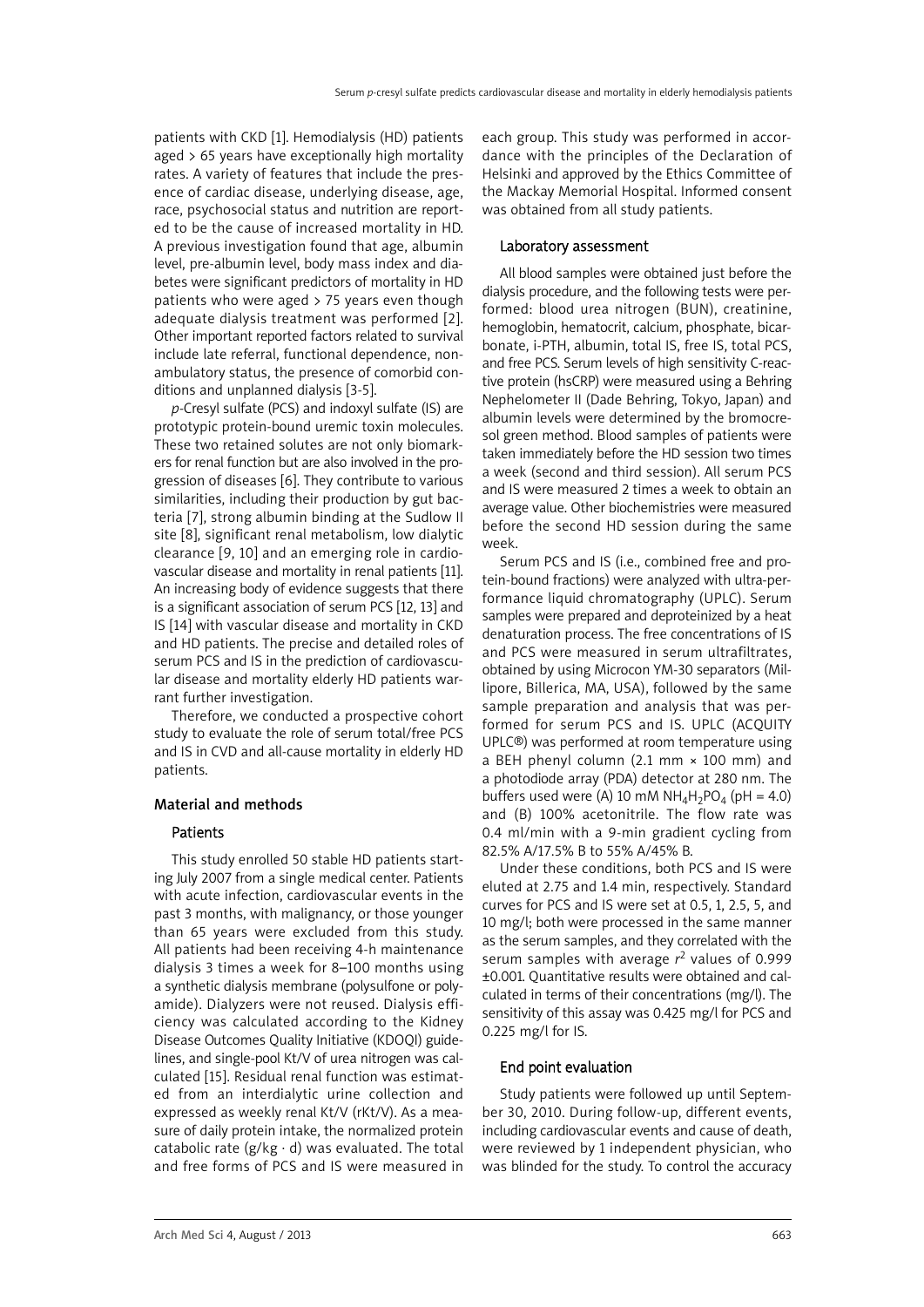of the data, the chart notes were reviewed for all operations due to nephrologic, cardiologic, and vascular defects. Cardiovascular events included death from cardiac causes, myocardial ischemia, non-fatal myocardial infarction, ischemic stroke, or new onset of peripheral vascular disease, whichever developed first. Only one event per subject was included in the analysis. Deaths were accurately recorded and the cause of death was categorized as cardiovascular, infectious, malignancy, or other.

|                         |  | <b>Table I.</b> Clinical and biochemical characteristics |
|-------------------------|--|----------------------------------------------------------|
| of the study population |  |                                                          |

| Variable             | Patients $(n = 50)$ |
|----------------------|---------------------|
| Age [years]          | 70.50 ±3.45         |
| Time to HD [months]  | 38.55 + 25.87       |
| SBP [mm Hg]          | 143.80 ±20.80       |
| DBP [mm Hg]          | 84.31 ±12.84        |
| Kt/V                 | $1.68 \pm 0.31$     |
| rKt/V                | $0.05 + 0.08$       |
| Albumin [mg/dl]      | $4.05 \pm 0.34$     |
| nPCR [g/kg/day]      | $1.21 \pm 0.13$     |
| Bicarbonate [mmol/l] | 22.64 ±1.94         |
| $Hb$ [g/dl]          | $10.24 \pm 1.58$    |
| Hct [%]              | 30.15 ±4.79         |
| Ca [mg/dl]           | $8.82 + 0.66$       |
| $P$ [mg/dl]          | $5.02 + 1.22$       |
| i-PTH [pg/ml]        | 291.44 ±235.09      |
| ALP [IU/l]           | 94.27 ±32.95        |
| Cr [mg/dl]           | $10.36 \pm 2.32$    |
| hsCRP [mg/dl]        | $0.97 + 1.75$       |
| Total IS [mg/l]      | $40.54 + 16.73$     |
| Total PCS [mg/l]     | 21.99 ±12.08        |
| Free IS [mg/l]       | $4.27 + 2.90$       |
| Free PCS [mg/l]      | $1.59 + 1.12$       |

*SBP – systolic blood pressure, DBP – diastolic blood pressure, Kt/V – a number used to quantify hemodialysis adequacy, rKt/V – renal Kt/V, nPCR – normalized protein catabolic rate, Hb – hemoglobin, Hct – hematocrit, Ca – calcium, P – potassium, i-PTH – intact parathyroid hormone, ALP – alkaline phosphatase, Cr – creatinine, hsCRP – high-sensitivity C-reactive protein*

Table II. Clinical causal association at end of study period

| Clinical causes                      | Number of patients |
|--------------------------------------|--------------------|
| All-cause mortality:                 |                    |
| Cardiovascular death or heart attack | g                  |
| Infections                           |                    |
| Other causes                         |                    |
| New cardiovascular event             | חר                 |

## Statistical analysis

The demographic data were expressed as the mean ± standard deviation (SD). A Cox regression analysis model was used to analyze the relationship between independent variables and clinical outcomes including cardiovascular events and allcause mortality. All variables with a statistically significant *p* value in the univariate analysis were included in the multivariate analysis. The Kaplan-Meier method (factors were compared using the log-rank test) was used to estimate the cumulative event-free rate for the time to the first cardiovascular event and overall mortality in elderly dialysis patients with PCS level above and below the median (free and total, 1.4 mg/l, 24.3 mg/l, respectively). A value of *p* less than 0.05 was considered statistically significant. All statistical analyses were conducted by using the SPSS ver. 17.0 software program (SPSS, Chicago, IL).

# Results

Table I provides mean  $\pm$  SD values of the clinical and biochemical characteristics of the whole study population. Mean levels of total serum PCS (21.99 ±12.08 mg/dl) and IS (40.54 ±16.73 mg/dl) were significantly higher in aged HD patients compared to the unbound free PCS (1.59  $\pm$ 1.12 mg/dl), and IS (4.27 ±2.90 mg/dl). During the study period, 20 patients experienced new cardiovascular events. At the end of the study period, causes of death were recorded as cardiovascular in 9, infectious disease in 4 and other causes in 1 (Table II). Patients were divided into 2 groups according to the levels of free and total PCS: the first, free (23 patients) and total (25 patients) PCS level above the median (> 1.4 mg/l) and 24.3 mg/l, respectively); and the second, free (27 patients) and total (25 patients) PCS level below the median (< 1.4 mg/l and 24.3 mg/l, respectively).

Table III shows the relationship among the independent variables with cardiovascular events and all-cause mortality in elderly HD patients. In univariate Cox regression analysis, gender, diabetic mellitus, calcium, total/free PCS and total IS were significantly associated with cardiovascular events. However, multivariate Cox regression analysis conducted by adjusting various confounding factors revealed that total/free PCS and diabetic mellitus are the only factors that reached the maximum significance with cardiovascular events. Univariate analysis was also performed to assess the relationship of all-cause mortality with independent factors and significance was found only with total/free PCS. On the other hand, multivariate analysis showed that total serum PCS was the only factor independently associated with all-cause mortality by various adjustment strategies. However, the serum level of total/free IS was not associated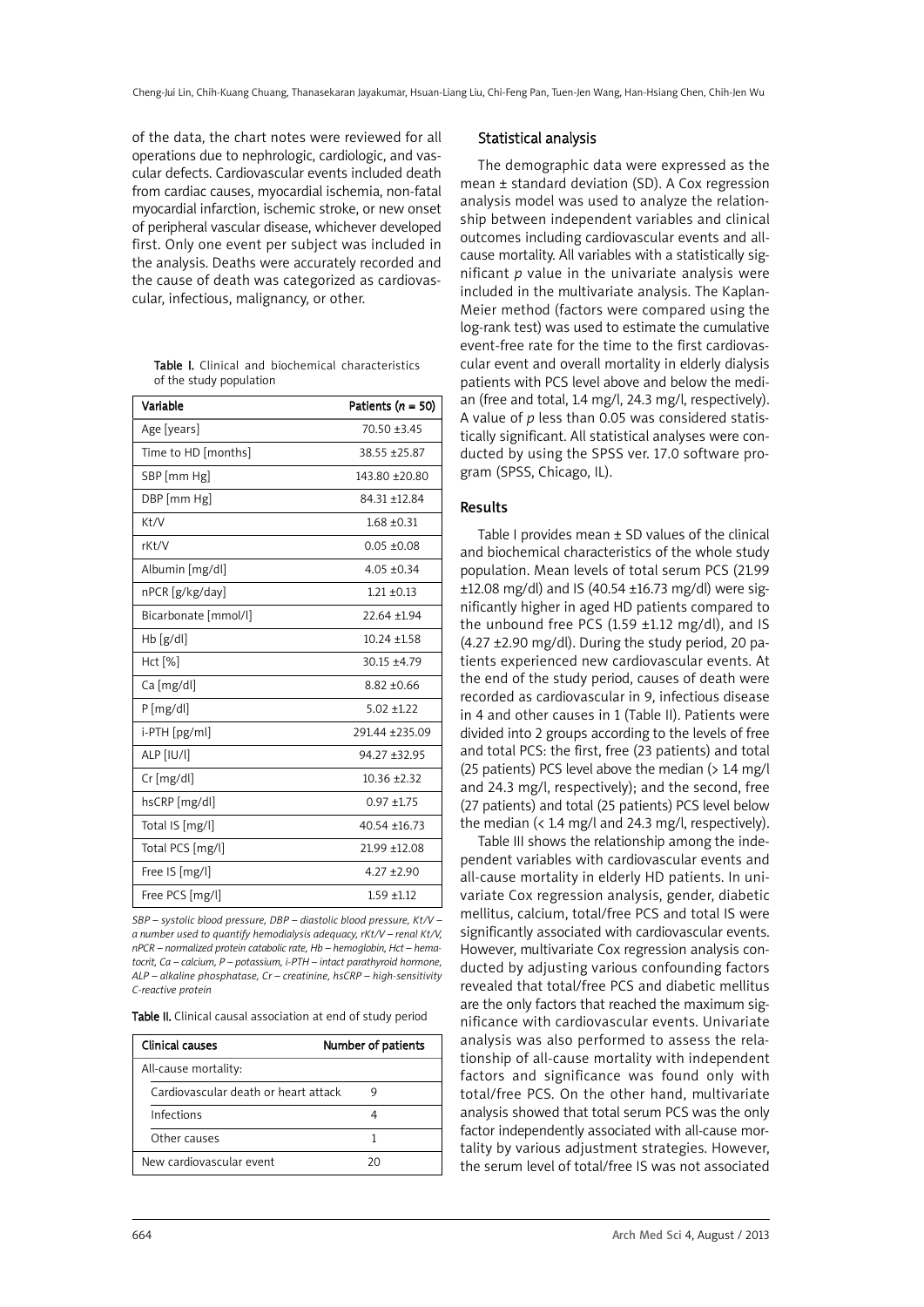| Variable             |                          |                                   | Cardiovascular event |                          |                                      |            |                          |                                    |               | All-cause mortality |                                      |            |
|----------------------|--------------------------|-----------------------------------|----------------------|--------------------------|--------------------------------------|------------|--------------------------|------------------------------------|---------------|---------------------|--------------------------------------|------------|
|                      |                          | Univariate Cox Regression Analysi | s,                   |                          | Multivariate Cox Regression Analysis |            |                          | Univariate Cox Regression Analysis |               |                     | Multivariate Cox Regression Analysis |            |
|                      | $\widetilde{\mathbf{f}}$ | 95% CI                            | p<br>Value of        | $\widetilde{\mathbf{f}}$ | 95% CI                               | Value of p | $\widetilde{\mathbf{f}}$ | 95% CI                             | Value of p    | $\widetilde{\pm}$   | 95% CI                               | Value of p |
| Gender (female/male) | 3.20                     | $1.17 - 8.94$                     | 0.02                 | 1.08                     | $0.06 - 17.96$                       | SN         | 2.27                     | $0.76 - 7.81$                      | SN            |                     |                                      |            |
| Age [years]          | 0.89                     | $0.78 - 1.02$                     | SN                   |                          |                                      |            | 0.95                     | $0.84 - 1.08$                      | SN            |                     |                                      |            |
| DM/Non-DM            | 0.16                     | $0.04 - 0.62$                     | 0.01                 | 0.02                     | $0.01 - 0.16$                        | 0.01       | 1.08                     | $0.13 - 8.79$                      | SN            |                     |                                      |            |
| Time to dialysis [m] | 1.00                     | $0.98 - 1.01$                     | SZ                   |                          |                                      |            | 101                      | $0.98 - 1.02$                      | SZ            |                     |                                      |            |
| SBP [mm Hg]          | 0.99                     | $0.97 - 1.01$                     | SN                   |                          |                                      |            | 0.99                     | $0.97 - 1.02$                      | SN            |                     |                                      |            |
| DBP [mm Hg]          | 0.98                     | $0.95 - 1.02$                     | SN                   |                          |                                      |            | 0.99                     | $0.95 - 1.03$                      | SN            |                     |                                      |            |
| rKt/V                | 0.51                     | $0.11 - 1.08$                     | $\frac{5}{2}$        |                          |                                      |            | 0.04                     | $0.02 - 0.76$                      | $\frac{5}{2}$ |                     |                                      |            |
| KtV                  | 0.65                     | $0.13 - 3.17$                     | SN                   |                          |                                      |            | 0.67                     | $0.12 - 3.85$                      | $\frac{5}{2}$ |                     |                                      |            |
| <b>nPCR</b>          | 0.97                     | $0.77 - 1.22$                     | SN                   |                          |                                      |            | 0.99                     | $0.98 - 1.01$                      | SN            |                     |                                      |            |
| Creatinine [mg/dl]   | 1.03                     | $0.83 - 1.27$                     | SN                   |                          |                                      |            | 1.05                     | $0.75 - 1.21$                      | SN            |                     |                                      |            |
| Hct [%]              | 0.91                     | $0.67 - 1.23$                     | SN                   |                          |                                      |            | 1.04                     | $0.95 - 1.15$                      | SN            |                     |                                      |            |
| Albumin [g/dl]       | 0.03                     | $0.01 - 1.37$                     | $\frac{5}{2}$        |                          |                                      |            | 235                      | $0.52 - 5.13$                      | SN            |                     |                                      |            |
| Ca [mg/dl]           | 1.24                     | $1.63 - 2.43$                     | 0.01                 | 1.03                     | $0.97 - 1.21$                        | SN         | 139                      | $0.60 - 3.24$                      | SN            |                     |                                      |            |
| P [mg/dl]            | 1.04                     | $0.73 - 1.48$                     | SN                   |                          |                                      |            | 0.99                     | 0.99-1.00                          | SN            |                     |                                      |            |
| [lm/3d] H14-!        | 1.00                     | $0.99 - 1.01$                     | SN                   |                          |                                      |            | 1.00                     | 0.99-1.00                          | SN            |                     |                                      |            |
| hsCRP [mg/dl]        | 0.79                     | $0.49 - 1.28$                     | SN                   |                          |                                      |            | 0.48                     | $0.15 - 1.57$                      | SN            |                     |                                      |            |
| Total PCS [mg/l]     | 1.05                     | $1.01 - 1.08$                     | (0.01)               | 134                      | 1.05-1.98                            | 0.01       | 1.05                     | $1.01 - 1.10$                      | 0.01          | 1.06                | $1.01 - 1.12$                        | 0.02       |
| Free PCS [mg/l]      | 1.47                     | $1.10 - 1.98$                     | (0.01)               | 1.66                     | 101-3190                             | 0.04       | 1.45                     | $1.01 - 2.07$                      | 0.04          | 1.21                | $0.97 - 2.37$                        | S          |
| Total IS [mg/l]      | 1.02                     | $1.00 - 1.05$                     | 0.05                 | 1.04                     | $0.98 - 1.13$                        | SN         | 101                      | $0.98 - 1.04$                      | SN            |                     |                                      |            |
| Free IS [mg/l]       | 1.08                     | $0.94 - 1.24$                     | $\frac{5}{2}$        |                          |                                      |            | 110                      | $0.94 - 1.29$                      | ŠN            |                     |                                      |            |

Table III. Univariate and multivariate Cox regression analysis for evaluating the relationship between independent variables and clinical outcomes in elderly HD patients Table III. Univariate and multivariate Cox regression analysis for evaluating the relationship between independent variables and clinical outcomes in elderly HD patients catabolic rate, Hb – hemoglobin, Hct – hematocrit, Ca – calcium, P – potassium, i-PTH – intact parathyroid hormone, ALP – alkaline phosphatase, Cr – creativite, hscRP – high sensitivity C-reactive protein, NS – not signifi catabolic rate, Hb – hemoqlobin, Hct – hematocrit, Ca – calcium, P – potacium, i-PTH – intact parathyroid hormone, ALP – alkaline phosphatase, Cr – creatinine, hsCRP – high sensitivity C-reactive protein, NS – not signific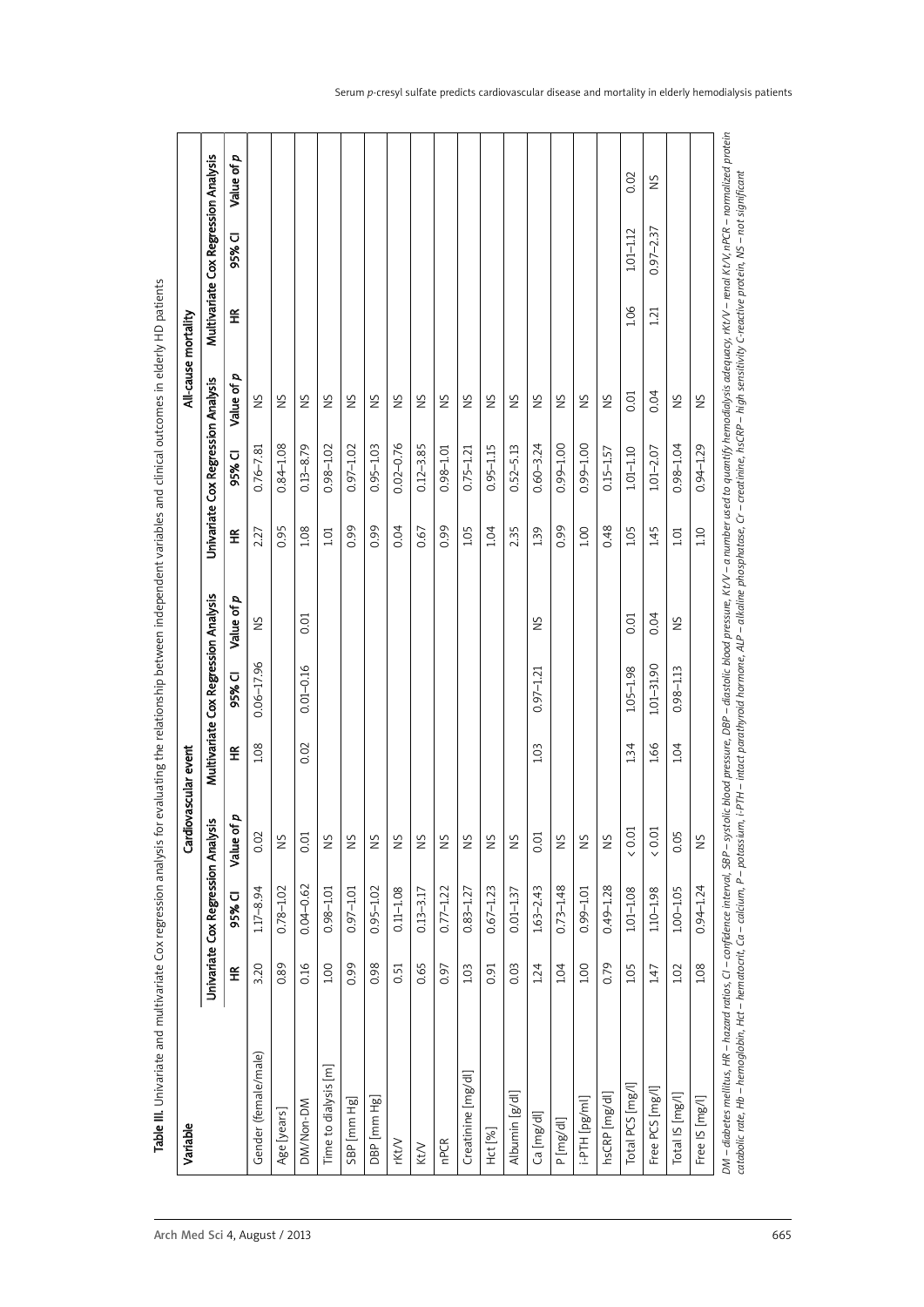

Figure 1. Kaplan-Meier curves of time to first cardiovascular event. A – Patients with high (> 24.3 mg/l) total PCS concentrations are compared to low ( $\leq$  24.3 mg/l) total PCS concentrations. Log rank  $p < 0.01$ . **B** – Patients with high (> 1.4 mg/l) free PCS concentrations are compared to low (≤ 1.4 mg/l) free PCS concentrations. Log rank *p* = 0.02

with all-cause mortality in uni- and multivariate analyses. These results strongly suggest that total PCS plays a critical role in all-cause mortality of elderly HD patients.

Figure 1 demonstrates the relationship between total serum PCS and cardiovascular events tested by Kaplan-Meier curves. Lower total serum PCS (< 24.3 mg/l) was a better predictor of cardiovascular events than high total serum PCS (> 24.3 mg/l; log-rank, *p* < 0.01) (Figure 1 A). Moreover, lower free PCS (< 1.4 mg/l) also showed better as a predictor of cardiovascular events and survival than high free PCS (> 1.4 mg/l; log-rank, *p* < 0.02, Figure 1 B). On the other hand, Figure 2 also demonstrates that patients with lower total PCS (< 24.3 mg/l) had poorer all-cause mortality than patients with higher total PCS (> 24.3 mg/l). Taken together, these results further confirmed that high levels of total/



Figure 2. Kaplan-Meier curves of all-cause mortality. Patients with high (> 24.3 mg/l) total PCS concentrations are compared to low  $( \leq 24.3 \text{ mg/l})$  total PCS concentrations. Log rank *p* = 0.048

free PCS cause cardiovascular events and all-cause mortality in elderly HD patients.

#### Discussion

Several *in vitro* data have suggested a pathophysiological role of the solute in some important aspects of the uremic syndrome. Uremic toxins have gained substantial interest in recent years due to their potential hazardous role in excessive mortality among patients with end stage renal disease (ESRD). These toxins can be considered as nontraditional risk factors in this population. Cardiovascular disease is highly widespread in patients with CKD [16] and PCS and IS have been shown to exert their toxic effects *in vitro* [17]. Additionally, results obtained in hemodialysis patients with different CKD have identified these two uremic toxins as emerging mortality risk factors [12, 18, 19]. The results of one study suggest that, besides other well-known predictors of survival, serum level of PCS is highly related to mortality and cardiovascular events in patients treated with dialysis [20]. In the present study, we found that although these two uremic solutes acted as good predictors of mortality and cardiovascular events in HD patients, PCS played an essential role in these events.

*p*-Cresol is reported to affect inflammatory responses by decreasing the reaction of activated polymorphonuclear leukocytes [21] and the endothelial cell response to inflammatory cytokines *in vitro* [22]. Serum levels of *p-*cresol are elevated by a factor of around ten in uremic patients, and those of the free, non-protein-bound *p*-cresol are increased even more significantly [17]. A study conducted in Asian HD patients demonstrated that neither serum *p*-cresol nor serum IS was associated with mortality [23] and they also demonstrated that higher serum free PCS rather than serum IS is asso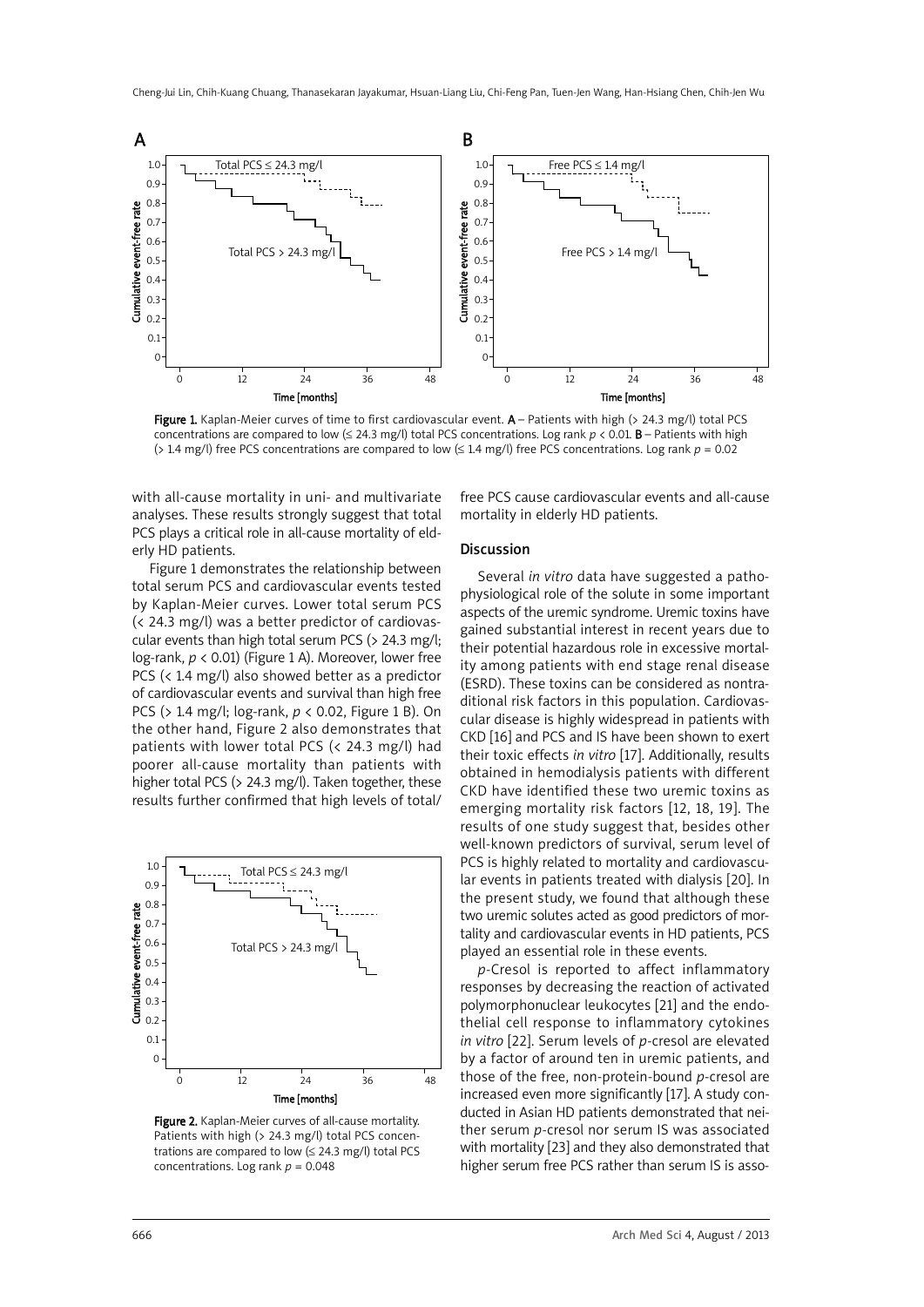ciated with cardiovascular (CV) events and infection-related hospitalization [23]. Hence, the impact of free serum *p*-cresol concentrations on various outcomes has been studied in hemodialysis patients and this parameter has been shown to be associated with the rate of hospitalization for infectious diseases [20], the occurrence of CV disease [18] and mortality [19]. In many clinical studies, the authors have reported data on *p*-cresol; however, *p*-cresol was determined after acidification, so that the concentrations measured were in fact those of the main retention solute, PCS, as each molecule of sulfate which is broken down by hydrolysis will generate one molecule of *p-*cresol [24].

Recently, Schepers *et al*. demonstrated that PCS has a pro-inflammatory effect and might, therefore, contribute to the increased susceptibility to vascular damage in renal patients [25]. Effectively, it has recently been demonstrated that PCS induces the detachment of endothelial microparticles even in the absence of overt endothelial damage in hemodialysis patients, suggesting that PCS may alter the endothelial function in this setting [11]. Thus, it makes sense to study PCS rather than *p-*cresol per se. Our study demonstrated that both total and free PCS were higher in later CKD stages. However, patients with high total serum PCS tended to have a higher rate of CV events and it was also demonstrated that higher total PCS concentrations were associated with allcause mortality independently of well-known predictors of sex, diabetic mellitus and calcium.

It has been demonstrated that IS plays a role in the progression of CKD by inducing an inflammatory reaction, with enhanced expression of profibrotic cytokines such as transforming growth factor  $β1$  (TGF 1) [26, 27]. In the current study, univariate analyses revealed that serum total IS in HD patients is significantly associated with CVD but not with all-cause mortality. These results corroborate with findings from our previous studies, one in dialysis patients and the other in predialysis patients, where we did not find any association between IS levels and overall mortality [15, 23]. Moreover, in multivariate analysis both CVD and allcause mortality were not associated with IS. This study also demonstrated that in patient serum high total ( $> 24.3$  mg/l) and free ( $> 1.4$  mg/l) PCS seem to be good predictors of cardiovascular events in HD patients.

In conclusion, there is increasing experimental and clinical evidence in favor of the hypothesis that IS and PCS are involved not only in the progression of CKD, but also in the promotion of cardiovascular disease and mortality. However, although they both belong to the same class of molecules, exert toxic effects on the cardiovascular system and accumulate in the serum of patients with CKD, they may have different impacts in terms of cardiovascular disease.

#### Acknowledgments

We would like to thank all the patients who were involved in this study. This study was supported in part by a grant from Taiwan National Science Council (NSC 100-2314-B-195-012) and Mackay Memorial Hospital (MMH-102-29).

#### **References**

- 1. Foley RN, Parfrey PS, Sarnak MJ. Epidemiology of cardiovascular disease in chronic renal disease. J Am Soc Nephrol 1998; 9: S16-23.
- 2. Chauveau P, Combe C, Laville M, et al. Factors influencing survival in hemodialysis patients aged older than 75 years: 2.5-year outcome study. Am J Kidney Dis 2001; 37: 997-1003.
- 3. Joly D, Anglicheau D, Alberti C, et al. Octogenarians reaching endstage renal disease: cohort study of decisionmaking and clinical outcomes. J Am Soc Nephrol 2003; 14: 1012-21.
- 4. Kurella M, Covinsky KE, Collins AJ, et al. Octogenarians and nonagenarians starting dialysis in the United States. Ann Intern Med 2007; 146: 177-83.
- 5. Couchoud C, Labeeuw M, Moranne O, et al. A clinical score to predict 6-month prognosis in elderly patients starting dialysis for end-stage renal disease. Nephrol Dial Transplant 2009; 24: 1553-61.
- 6. Raff AC, Meyer TW, Hostetter TH. New insights into uremic toxicity. Curr Opin Nephrol Hypertens 2008; 17: 560-5.
- 7. Meyer TW, Hostetter TH. Uremia. N Engl J Med 2007; 357: 1316-25.
- 8. Meijers BK, De Loor H, Bammens B, et al. p-Cresyl sulfate and indoxyl sulfate in hemodialysis patients. Clin J Am Soc Nephrol 2009; 4: 1932-8.
- 9. Vanholder R, Meert N, Schepers E, et al. Review on uraemic solutes II-variability in reported concentrations: causes and consequences. Nephrol Dial Transplant 2007; 22: 3115-21.
- 10. Martinez AW, Recht NS, Hostetter TH, et al. Removal of P-cresol sulfate by hemodialysis. J Am Soc Nephrol 2005; 16: 3430-6.
- 11. Meijers BK, Van Kerckhoven S, Verbeke K, et al. The uremic retention solute p-cresyl sulfate and markers of endothelial damage. Am J Kidney Dis 2009; 54: 891-901.
- 12. Liabeuf S, Barreto DV, Barreto FC, et al. Free p-cresylsulphate is a predictor of mortality in patients at different stages of chronic kidney disease. Nephrol Dial Transplant 2010; 25: 1183-91.
- 13. Bammens B, Evenepoel P, Keuleers H, et al. Free serum concentrations of the protein-bound retention solute pcresol predicts mortality in hemodialysis patients. Kidney Int 2006; 69: 1081-7.
- 14. Barreto FC, Barreto DV, Liabeuf S, et al. Serum indoxyl sulfate is associated with vascular disease and mortality in chronic kidney disease patients. Clin J Am Soc Nephrol 2009; 4: 1551-8.
- 15. Lin CJ, Wu CJ, Pan CF, et al. Serum protein-bound uraemic toxins and clinical outcomes in haemodialysis patients. Nephrol Dial Transplant 2010; 25: 3693-700.
- 16. Vanholder R, Massy Z, Argiles A, et al. Chronic kidney disease as cause of cardiovascular morbidity and mortality. Nephrol Dial Transplant 2005; 20: 1048-56.
- 17. Wu IW, Hsu KH, Lee CC, et al. p-Cresyl sulphate and indoxyl sulphate predict progression of chronic kidney disease. Nephrol Dial Transplant 2010; 26: 938-47.